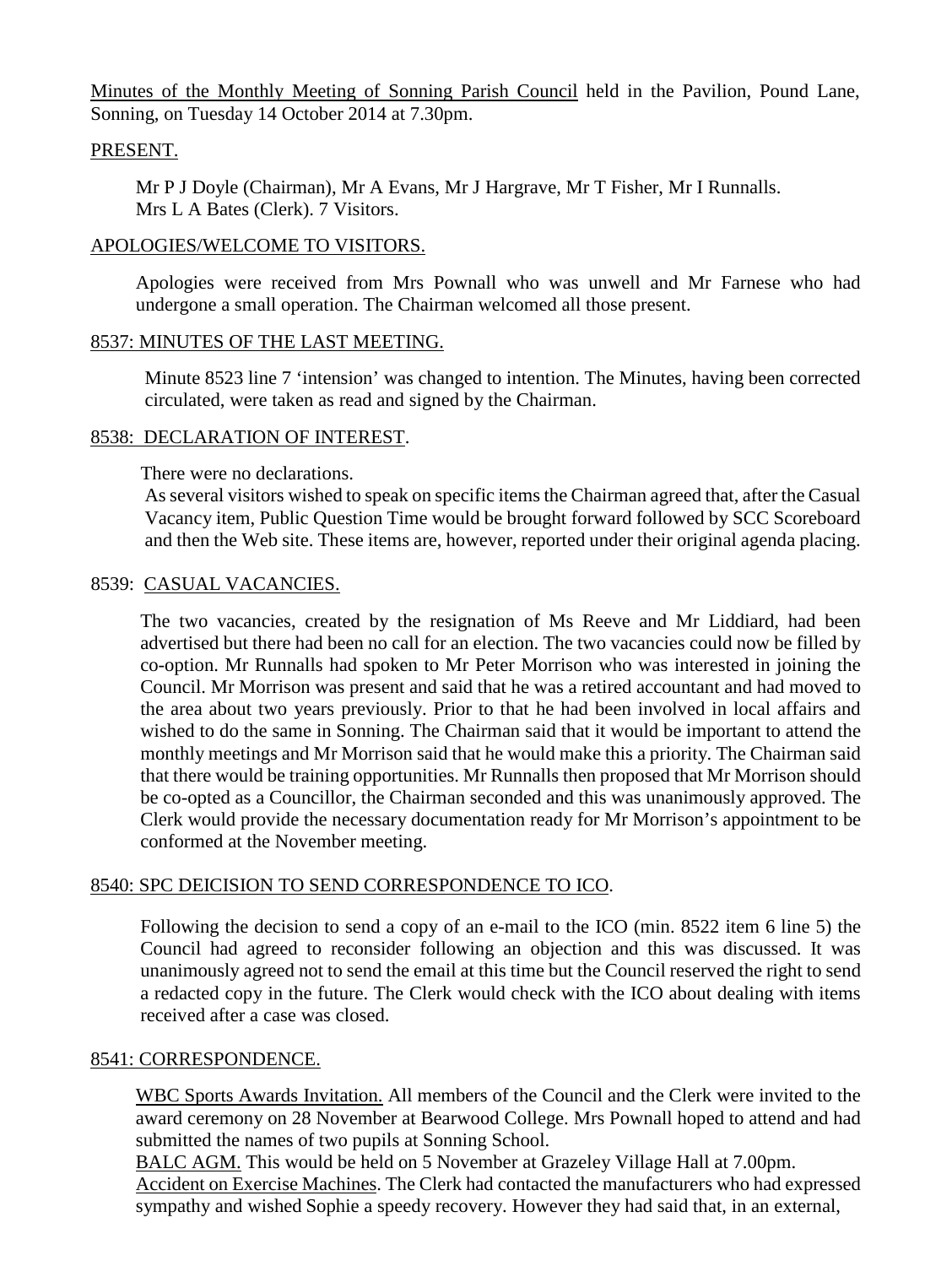# 8541: CORRESPONDENCE (Cont'd).

unsupervised environment, it was impossible to remove all risks at all times and they had taken specific actions to reduce the risk of accidents occurring with their equipment. Site signage, and usage instructions (fixed to the equipment and clearly displayed to help users to safely use the equipment) were in place. It had been clear from Ms Robson's e-mail that an element of 'horseplay' had been involved and the usage instructions did not appear to have been followed. Since 2007, when the company had commenced installation of outdoor gym equipment here had been no accidents involving the rowing machines. The Clerk had passed this on to Ms Robinson.

NetworkRail – Sonning Cutting. As part of preparation work ready for electrification of the line NetworkRail contractors had started removing trees in Sonning Cutting. This had created local concerns about the effect on wildlife, the stability of the embankment etc. Following a flow of activity the work had been stopped temporarily.

WBC Community Partnership – Amenity Vehicle provision. There was to be a meeting to discuss the WBC Amenity Vehicle provision on 27 October at 7.00pm. The Chairman would check this out.

Approach from People Magazine. Mr Evans said that several members of the Council had been approached by a journalist hoping to gain information about an international celebrity.

# 8542: ARRANGEMENTS FOR DEALING WITH FOI REQUESTS.

The Clerk asked for clarification over dealing with FOI requests. It was agreed that all uncomplicated requests would be dealt with by the Clerk who would refer to the Chairman and copy to all other Councillors. Where possible these would be dealt with within 20 working days. In the case of more complicated requests or where a decision was required from the Council the Clerk would take them to the next meeting for full approval.

### 8543: PLANNING.

The Chairman said that Cllr Haines had listed the Birchley application and it would go to full committee if the officer was of a mind to approve it. August Field seemed to be going ahead as an application to comply with the planning conditions had now been lodged. The construction management plan for the Church included removing the main gates during construction work and the Bull were anxious to know how parking would be managed in the very limited available space. A new application to demolish the existing building at Holme Park Sports and replace with a new building had been submitted. The Chairman read out an article in the Henley Standard regarding progress for a new River crossing but it seemed a solution was just as far away. The proposed new development in the area would generate 2.5 cars per household adding to the existing pressure on the Bridge. In addition the lorry movements generated by the extended Lafarge gravel extraction would add pressure on Reading and Henley Bridges. Without a new crossing there would be no local bridge to take these lorries.

The following applications were ongoing: Sonning Dene (F/2014/1402): Sonning Fire Station (A/2014/1327): 100 Thames Valley Park Drive (A/2014/1668): 100 Thames Valley Park Drive (CLP/2014/1606): Sonning Mead Thames Street (F/2014/1778): South Lodge Sonning Lane (F/2014/1832): 25 Glebe Lane (F/2014/1874): Birchley Old Bath Road (F/2014/1879**)** 

The following applications had been approved: There were no approvals.

The following applications had been refused. There were no approvals.

The following new applications had been received. Cotswold Bath Road (F/2014/1971) Erection of a rear single storey extension and side dormer extension to dwelling: Sonning Farm (A/2014/1806) Application for erection of post mounted aluminium sign: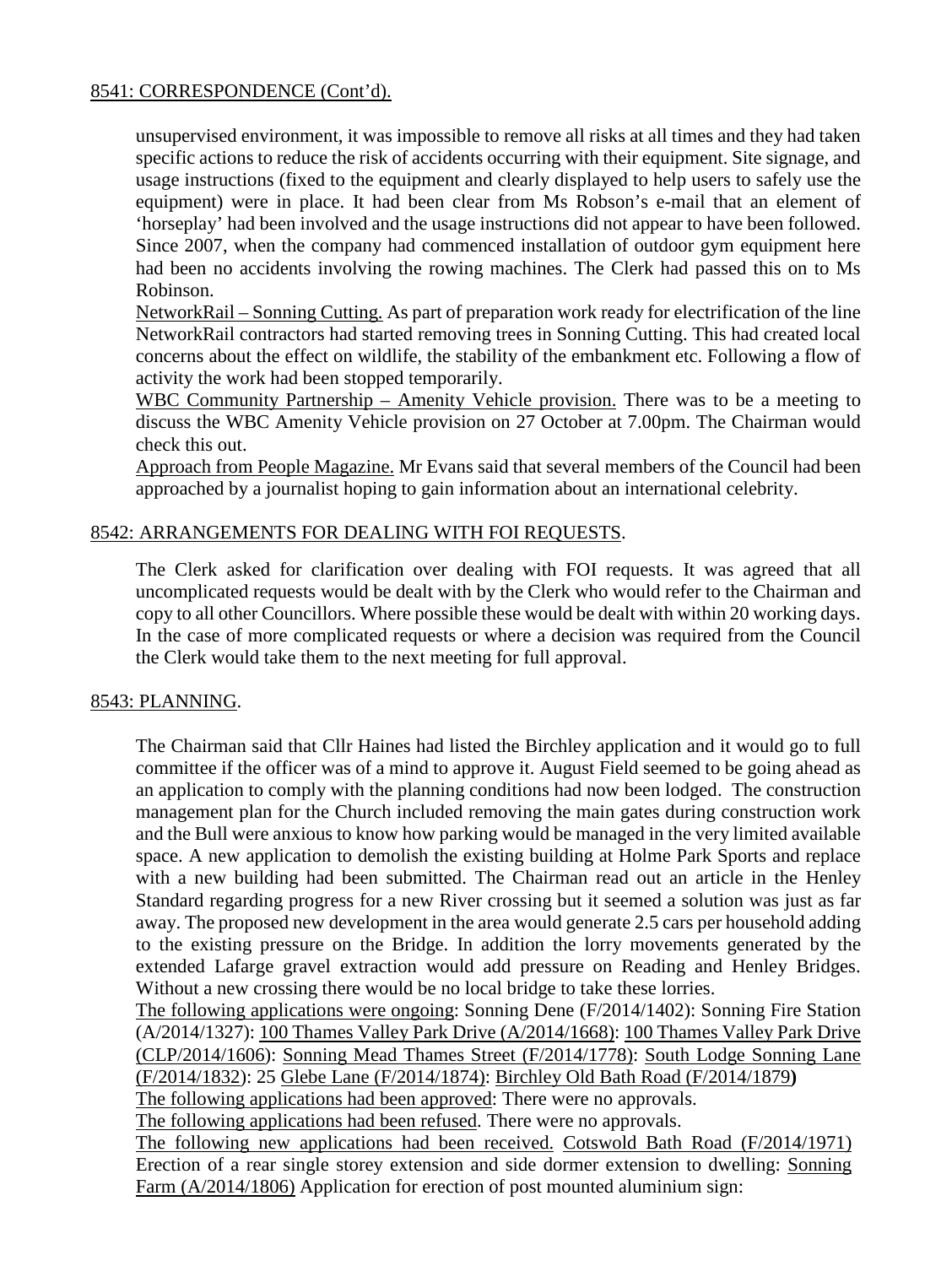# 8543: PLANNING (Cont'd).

The Sharrow Parkway Drive (F/2014/2063) Erection of single storey rear extension: St. Andrews Church (NMT/2014/2083) Non-material amendment to planning consent F/2014/0049 to allow the reduction of one pair of double doors to single door to north elevation, replacement of window with external door to west elevation and glazing bars to roof lights on south (hidden) elevation: Homelea (F/2014/1946) Erection of 5 bedroom dwelling following demolition of existing dwelling.

### 8544: CONSERVATION ASSESSMENT.

The Chairman said that Mr Thorpe had quoted £1,000 to make the changes to the document but he did not have access to Adobe. Mr Evans said that he had a contact. Following discussion the Chairman proposed provisionally accepting Mr Thorpe's quote for £1,000 in the expectation that this might be reduced, Mr Evans seconded and this was unanimously approved. The Chairman would supply Mr Thorpe with Mr Evans contact number.

# 8545: QUESTIONS FOR BOROUGH COUNCILLOR.

In the absence of Cllr Haines there were no questions.

# 8546: PARISHIONERS QUESTIONS

There were no questions from members of the public. The Chairman said that, reluctantly he felt he should clarify one or two things after the appalling behaviour displayed by a member of the public at the September meeting. Members of the public were welcome to speak in an orderly way when invited by the Chairman. However there would be zero tolerance to any interruptions such as those displayed at the September meeting.

### 8547: WEB SITE.

The Chairman invited Mrs Hicks to speak. Mrs Hicks said that they had reached a milestone and the web site was ready for proof reading. The Clerk had e-mailed those on the list but if Councillors wished to add anyone else the deadline for comments was 24 October. Once the web site was ready it was just a matter of switching over from the old web site and it was hoped that the Newsletter would be circulated at the same time giving details. Mrs Hicks also mentioned the new SPC logo, which was included on the web site, and that it would need to be incorporated on SPC headed notepaper and also asked Councillors to view and comment on the aims and objectives. The Chairman said that the web site was excellent and it could not have been achieved without the team, particularly Mr Gilmore. The Chairman asked if videos could be included and Mr Gilmore said this would be dependent on the existing server package.

### 8548: FINANCE.

- a) Report. The Clerk had prepared a report which was noted.
- b) Annual Audit. Mazars had completed the audit and had signed the accounts off certifying that no matters had come to their attention that might give cause for concern.
- c) Payment of Accounts (September)

The Chairman proposed making the following payments. Mr Hargrave seconded and this was unanimously approved.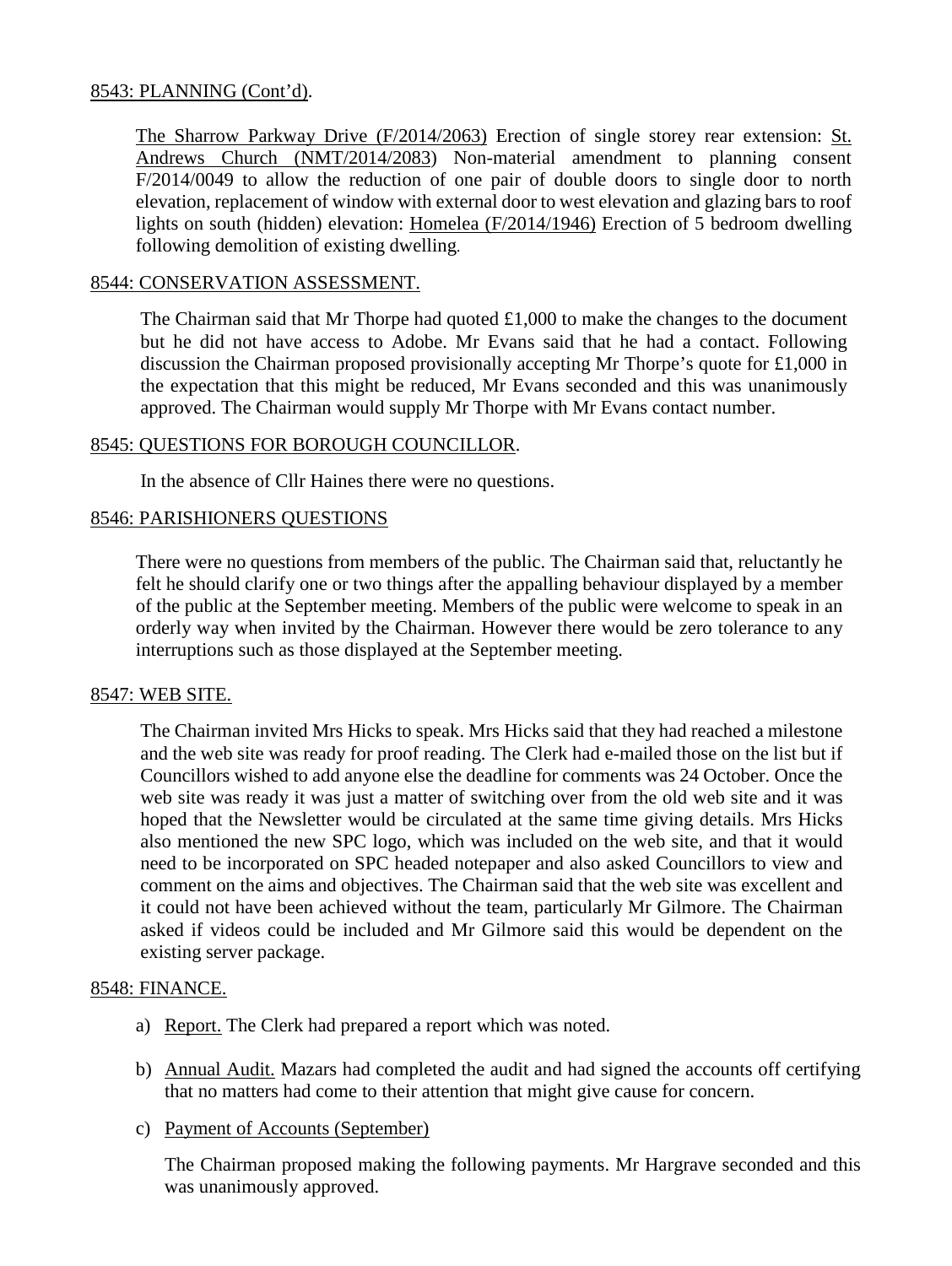#### September

| $Mr K$ Trimmings Litter – August                          | 145.83  |
|-----------------------------------------------------------|---------|
| Quadron $-\text{Dog Bins}$                                | 84.24   |
| Wokingham Town Council- Additional WW1 Banner             | 91.20   |
| Thames Water - Allotment                                  | 74.55   |
| $Mr D P$ Bates – Printing Draft CAA                       | 100.00  |
| Henley Contracting – Mow whole field                      | 780.00  |
| Henley Contracting – Mow outfield                         | 120.00  |
| <b>Mazars Annual Audit</b>                                | 360.00  |
| SSE Contracting $-$ St Light M'tnce                       | 727.72  |
| Sonning Landscapes Mow Wharf $26 + \text{mov}$ Playground | 52.00   |
|                                                           | 2535.54 |

#### 8549: PROPOSALS FOR QUEENS JUBILEE.

Mr Fisher and Mr Hargrave were continuing to seek further contributions for the lighting.

#### 8550: HIGHWAYS.

Mr Evans said that the traffic had been particularly bad over the previous weekend. The Chairman said that the traffic was much slower due to the road repairs in Sonning Eye. The Chairman had attended a Highways meeting and it had been explained by a Highways Officer that, in another area, a project to install rainwater ducts would take two weeks if the route was closed completely, three weeks if the route was shut half and half but nine months if the route were kept open. Mr Evans said that delays were being caused because the temporary traffic lights in Sonning Eye were out of sequence. Mr Evans said that a vehicle had damaged the bus shelter roof in Pearson Road and the Chairman said that he was attending to this. The Clerk agreed to contact WBC Highways regarding the broken bollard at the junction of Pearson Road/Pound Lane. The Chairman said that a pantechnicon had arrived in Thames Street to remove a resident's furniture, but finding nowhere to park had driven down to the farm cottages in Charvil Lane. Two transit vans had then ferried the furniture to the pantechnicon ready to drive it to Newbury. The following day another pantechnicon arrived and had the same problem but there was no parking space at the farm cottages and he had returned to his depot. In both cases the drivers had arrived at the bridge, and finding the weight restriction had turned into the Vicarage drive causing huge traffic jams. Mr Runnalls said he had seen a Keyline lorry travelling through the road works in Sonning Eye heading towards Sonning Bridge. He had spoken to Keyline who had traced the lorry and found that it had been on its way to an address on Sonning Eye and had not crossed the Bridge. However, separately, a traction engine had been seen travelling over the Bridge.

### 8551: RECREATION AND ENVIRONMENT W.G.

- a) Report. Mrs Pownall said that here was little to report but there were a number of quotes to be discussed.
	- 1. Quote for Beech Trees. Cannon Tree Care had quoted £2166, including VAT to remove the stump in the playground and to reduce the crown in height and diameter of the tree in the recreation ground. The Clerk would obtain another quote.
	- 2. Quote to Repair Play Surface. The manufacturers had quoted £714 to repair the damaged safety surface. Mr Farnese proposed accepting this quote, Mr Runnalls seconded and this was unanimously approved.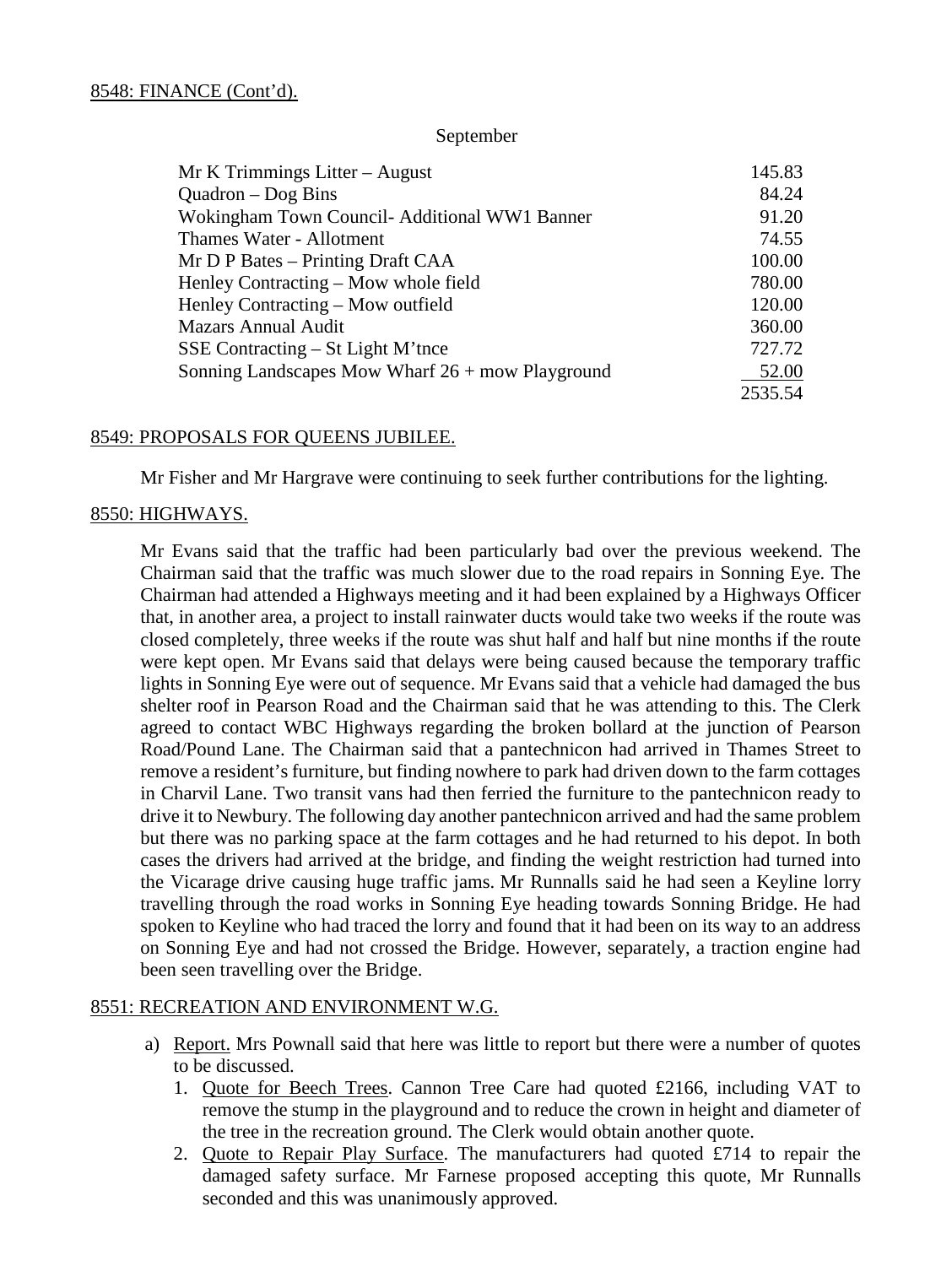# 8551: RECREATION AND ENVIRONMENT W.G. (Cont'd)

- 3. Quote for Water Management. Henley Contracting had quoted for this and the Chairman would ask Mr Collier to supply a quote.
- 4. Quote for SLTC Hedge. Henley Contracting had quoted £600 to level the SLTC hedge, which had been poorly trimmed by the previous contractor. Mr Hargrave proposed accepting the quote Mr Fisher seconded and this was unanimously approved.
- b) Safety Checks. In the absence of Mr Farnese there was no update.
- c) SCC Scoreboard. The Chairman invited Mr Travers (Chairman SCC) to speak. Mr Travers introduced Mr Anderson the architect who had drawn up the plans for the proposed store who was also SCC vice Chairman. Mr Travers explained the reason for the store and the proposed position in front of Beech Lodge. The scoreboard was currently stored in the compound and was open to the elements. It required an electrical supply and under the existing arrangement it was plugged into the pavilion with the cables spread across the grass. The intention was to put an electric supply in the ground, which would be safer. The Chairman asked about the height of the proposed building, which was 9ft and dictated by the size of the scoreboard. Mr Anderson said that this was relative, it would look smaller out in the field but he would double check the size. The Chairman asked if the scoreboard was portable and Mr Travers said it was on wheels but was not designed to be portable. A planning application was required as was a concrete base. The building could be timber framed or block-work and it would be possible to remove it if necessary. SCC anticipated the store being installed in spring 2015. The Chairman said that he would like to discuss the matter when all Councillors were present and the item would be on the November agenda.
- d) Wharf Repairs. The Chairman said that Thames Water wanted to replace the SPC padlock with one of their own and with both SPC and Thames Water holding keys. Thames Water would be liaising with the Great House over renovations of the pumping station.

# 8552: TECHNICAL SERVICES.

a) Safety Checks. In the absence of Mr Farnese there were no updates.

Request from Great House. The Chairman said that the new manager of the Great House had spoken to him about proposals to build an arch into the car park but was unaware that the cottages to the right were listed or that previous plans had included putting a fence on the boundary between their garden and the Wharf. The Chairman had suggested that a ready grown hedge could be obtained.

# 8553: WW1 CELEBRATIONS 4 OCTOBER.

The Chairman said that this had been an enjoyable occasion. The Clerk had arranged the food and it was agreed that any profit should go to the Sonning Poppy Appeal.

# 8554: DEFIBRILLATOR.

Mr Evans agreed to ask Ms Reeve for the information to go in the proposed letter appealing for funding towards the defibrillator. The Clerk would ask Kim Savage about the possibility of Barclays funding and the Chairman would speak to Mr Hicks about Rotary funding.